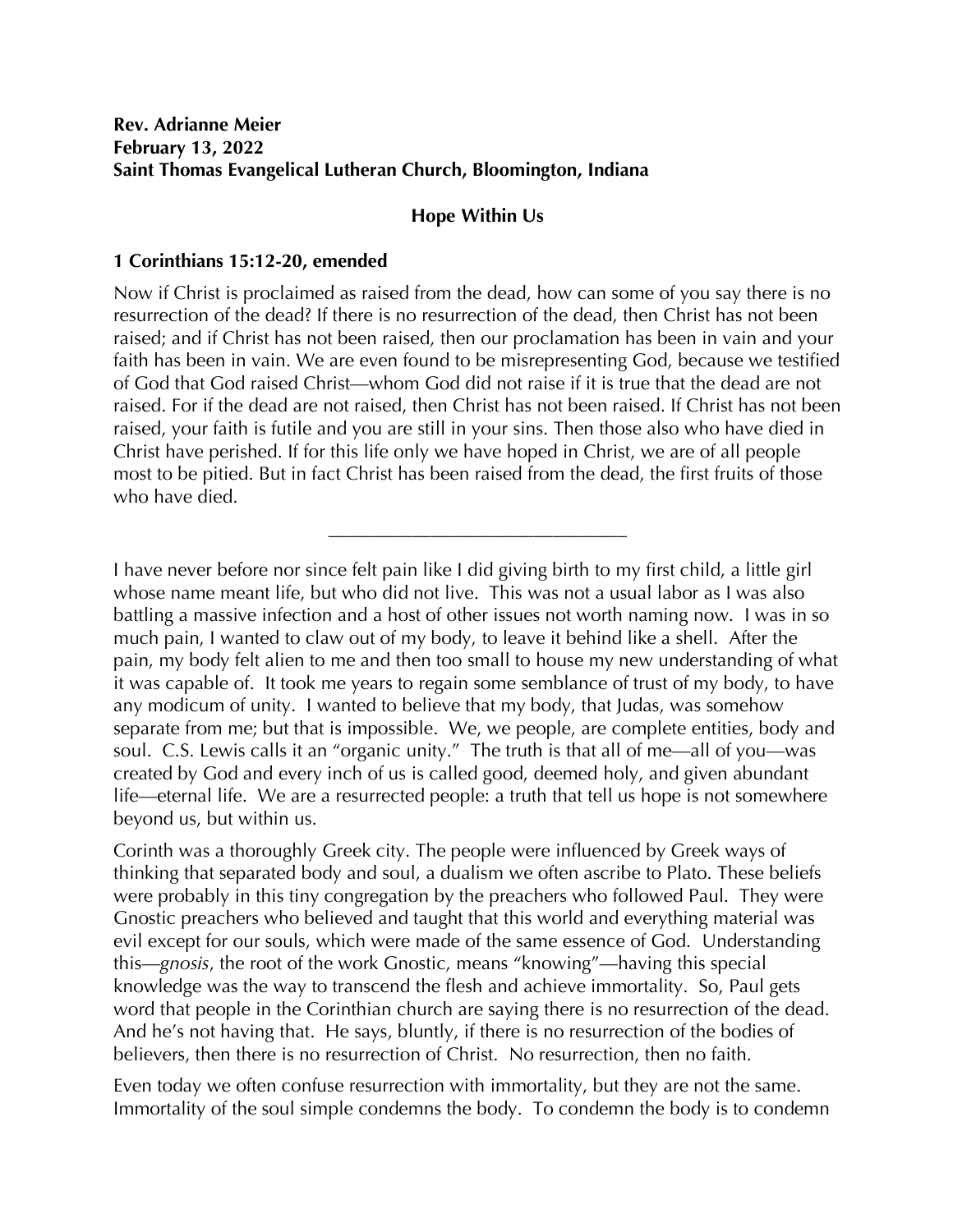what God made and called good in the beginning. The resurrection may humbly remind us that without God we do not exist, but the resurrection of the body tells us that hope isn't somewhere beyond us, some far away, ethereal plane to which our souls alone transcend, but hope is within us and within the world God made. Bodily resurrection says what is broken will be made whole. What lies in ruin will be renewed. What is corrupted will be purified.

Dualism is alive and well today. You see it, for example, in the belief that we don't need to combat climate change because we'll be taken to live with God. But our creeds reject this understanding of mind versus body, even when we know that dualism can make everything easier. In her book *Honoring the Body*, Stephanie Paulsell, who now teaches at Harvard, tells of a friend who was terminally ill. She writes, "As he grew sicker, his body first became a stranger and then an enemy to him, a source of nothing but anguish. In the last months of his life, he told his friends of his feelings of having been abandoned by his body." It is, I think, a common experience, feeling abandoned by our body. When we are in pain, when our body fails us, we would love to just abandon it for palaces of gold in the sky. But these bodies are *our* bodies, and, in the beginning, God creates not just souls, but entire, complete beings, breathing life into them and calling them in their entirely "good." Paulsell says that her friend's friends learned therapeutic massage. She writes, "They began to gather regularly in his home, to stroke his hands and feet, to touch his skin, to offer his body back to him as a source of comfort, not of pain alone. "They showed him there was hope within him, that what seemed a source of pain could also be a source of comfort.

We have to be careful, when we reject the immortality of the soul alone, we can over emphasize the body, leaving out the many of us with complicated relationships to our bodies, or whose bodies complicate our relationships with the rest of the world. Embodiment is all the rage, though I rarely know what it means. Like so much jargon, it is most often wielded like a bat to bludgeon anyone who doesn't agree with me. An article in the New York Times a week or so ago urged churches to abandon online church now that COVID was "no more risky than the flu." To the author. Who isn't immunocompromised. She cited "embodiment," writing, "For all of us — even those who aren't churchgoers — bodies, with all the risk, danger, limits, mortality and vulnerability that they bring, are part of our deepest humanity, not obstacles to be transcended through digitization. They are humble (and humbling) gifts to be embraced. Online church, while it was necessary for a season, diminishes worship and us as people. We seek to worship wholly — with heart, soul, mind and strength — and embodiment is an irreducible part of that wholeness."

Her article wasn't well-received in most circles. And I really want to edit her comments: bodies are part of our deepest humanity and not merely obstacles to be transcended. That would have been a great place to end that sentence. While I find compelling her points about taking the risk to gather together when we can, even in the face of risk, in the end, I worry she simply creates a new dualism: in person, online. One is good, the other representative of the evil of this world; one for immortality, the other destined for destruction. In a response piece, she writes that one reader challenged her to understand